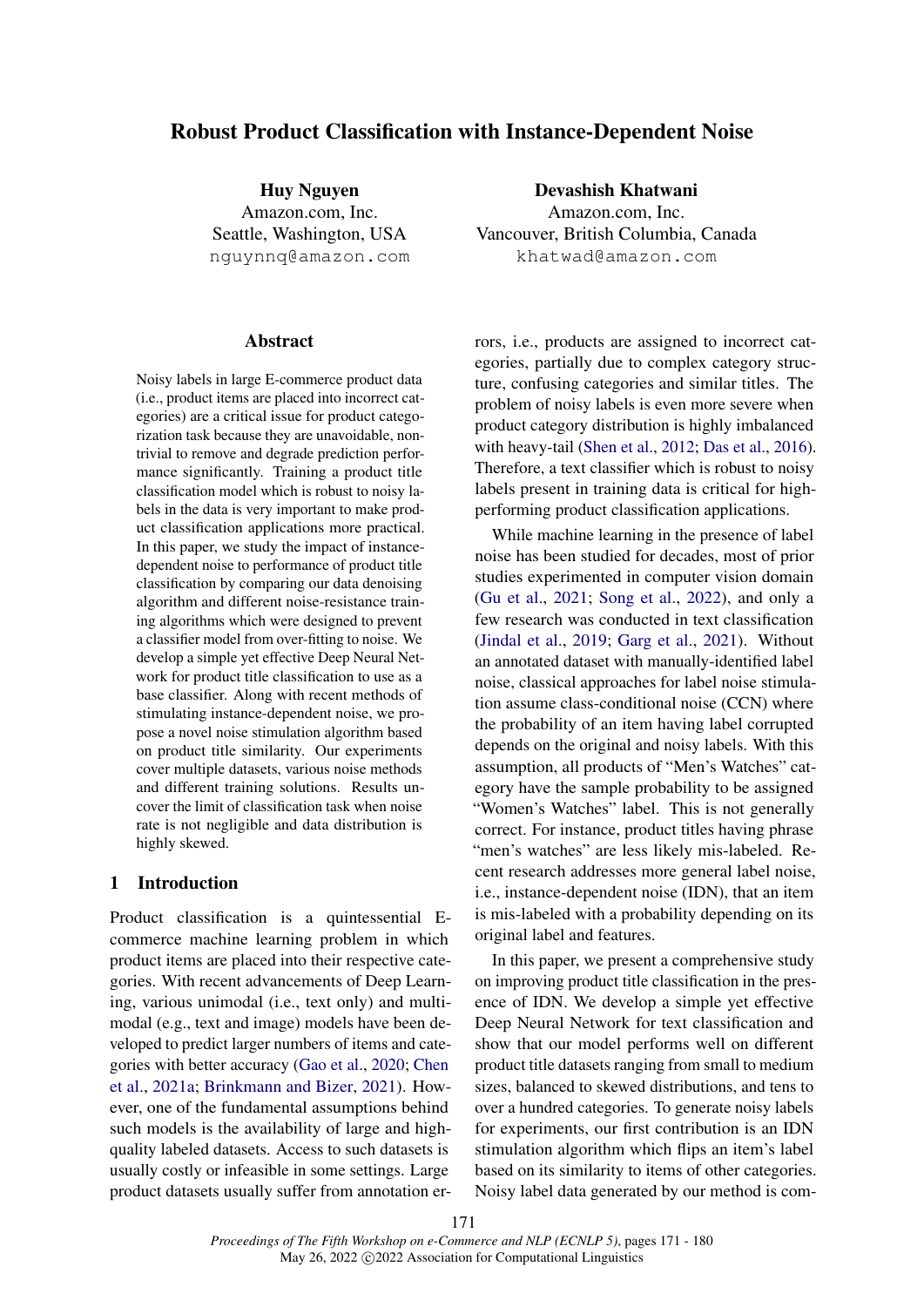pared with prior IDN stimulation methods for their impact to model accuracy degradation. To make the model robust to label noise, our second contribution is a data augmentation method that reduces noise rate and thus improves model's accuracy. We compare three state-of-the-art Deep Neural Network training algorithms to train a classifier on data with label noise generated by different methods. From experimental results we discuss lessons learned for product title classification in production. To the best of our knowledge, this work is the first time that noise-resistance model training is studied in E-commerce domain, which is our third contribution.

# 2 Related Work

Automatic product categorization has been well studied to address its challenges including large number of items and categories, and hierarchical categories structure [\(Gao et al.,](#page-8-0) [2020;](#page-8-0) [Chen et al.,](#page-7-0) [2021a;](#page-7-0) [Brinkmann and Bizer,](#page-7-1) [2021\)](#page-7-1). The largescale nature of product data leads to a critical issue of noisy labels. For example, an E-commerce website reported that 15% of product listings by sellers have incorrect labels [\(Shen et al.,](#page-9-0) [2012\)](#page-9-0). [Das et al.](#page-8-1) [\(2016\)](#page-8-1) attempted to use a latent topic model to help manually inspect noisy categories and remove incorrect samples. Our current study focuses on fully automated methods for data denoising and noise-resistance training to prevent models from over-fitting to noisy samples.

Training Deep Neural Networks (DNN) with noisy labels is challenging because DNN's large learning capacity make them highly susceptible to over-fitting to noise [\(Arpit et al.,](#page-7-2) [2017;](#page-7-2) [Zhang](#page-9-2) [et al.,](#page-9-2) [2021a\)](#page-9-2). Early work stacked DNN with layers to model noise-transition matrix assuming classconditional noise, i.e., noisy label  $\hat{y}$  only depends on true label y but not on the input x [\(Jindal et al.,](#page-8-5) [2016;](#page-8-5) [Patrini et al.,](#page-8-6) [2017\)](#page-8-6). Because noise transition matrix can be difficult to learn or not feasible in real-world settings, other directions targeted to selecting clean samples in each mini-batch and use them to update DNN's parameters [\(Jiang](#page-8-7) [et al.,](#page-8-7) [2018;](#page-8-7) [Malach and Shalev-Shwartz,](#page-8-8) [2017\)](#page-8-8). Among those, CoTeaching [\(Han et al.,](#page-8-9) [2018\)](#page-8-9) and CoTeaching<sup>+</sup> [\(Yu et al.,](#page-9-3) [2019\)](#page-9-3) showed the effectiveness of cross-training two networks simultaneously in that each network sends selective samples for the other to learn. A more realistic assumption of noisy labels is instance-dependent noise (IDN) in which

probability of noisy label  $\hat{y}$  depends on true label  $y$  and input  $x$  [\(Chen et al.,](#page-7-3) [2021b\)](#page-7-3). Among stateof-the-art work on IDN, Self-Evolution Average Label – SEAL [\(Chen et al.,](#page-7-3) [2021b\)](#page-7-3) and Progressive Label Correction – PLC [\(Zhang et al.,](#page-9-4) [2021b\)](#page-9-4) are representatives of label refurbishment [\(Song et al.,](#page-9-1) [2022\)](#page-9-1) that uses softmax output to assign soft labels to training instances. We compare SEAL, PLC and  $CoTeaching<sup>+</sup>$  on training a product title classifier with label noise.

#### 3 Datasets

In this study, we employ 6 public datasets for product classification. While some datasets have multimodal inputs, e.g., product titles, descriptions, images, we use only product title inputs and leave other fields for a future work. This restriction may prevent us from achieving the best possible performance by incorporating other information-rich inputs [\(Chen et al.,](#page-7-0) [2021a\)](#page-7-0). However, our main motivation is to evaluate noise-resistance training approaches. For each dataset, we filter-out category labels with less than 10 samples, then apply stratified random sampling to split 10% for testing and 90% for training. We leave a study of few-shot learning for product title classification for future work. Hyper-parameters of models and training algorithms are fine-tuned within training sets when needed. In experiments with noisy labels, only training samples have label corrupted while testing sets are unchanged. This assures a realistic evaluation that model accuracies are measured against ground-truth disregarding how the model was trained. To measure skewness of data label distribution, we calculate KL-divergence from the actual category distribution to uniform distribution. Data statistics are shown in Table [1.](#page-2-0)

- Flipkart<sup>[1](#page-1-0)</sup>: the original set contains nearly 20,000 samples but over 200 category labels are unqualified for modeling (e.g., those either have too few samples or are considered as Brand Name). Therefore we use 19,666 samples of top 28 categories.
- WDC dataset is WDC-25 Gold Standard for Product Categorization [\(Primpeli et al.,](#page-8-10) [2019\)](#page-8-10). We remove items with category label "*notfound*" and keep 23,597 samples with 24 class labels.

<span id="page-1-0"></span><sup>1</sup>www.kaggle.com/PromptCloudHQ/flipkart-products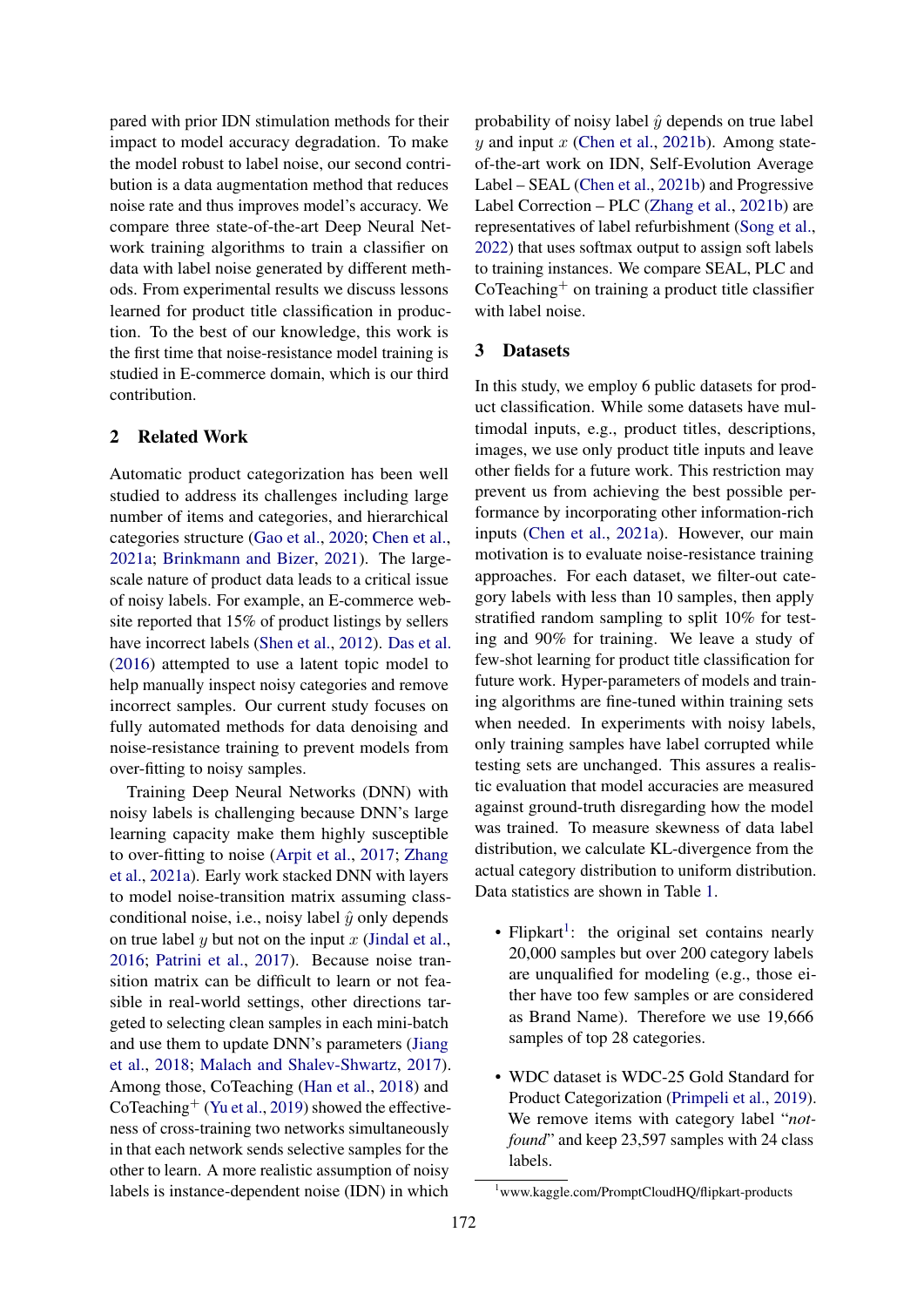<span id="page-2-0"></span>Table 1: Summary of product title datasets

| Dataset        | #cls | #train  | #test  | KL.  |
|----------------|------|---------|--------|------|
| Flipkart       | 28   | 17,682  | 1,984  | 1.04 |
| <b>WDC</b>     | 24   | 21,225  | 2,372  | 0.34 |
| Retail         | 21   | 41,586  | 4,642  | 0.00 |
| Pricerunner    | 10   | 31,773  | 3,538  | 0.03 |
| Shopmania      | 147  | 282,095 | 31,437 | 1.49 |
| <b>Skroutz</b> | 12   | 214,346 | 23,824 | 1.10 |

- Retail dataset has 46,228 training samples with item titles, descriptions, images and category labels placed into 21 categories [\(Elayanithottathil and Keuper,](#page-8-11) [2021\)](#page-8-11). We do not use their test data which does not have category labels.
- Pricerunner, Shopmania, Skroutz datasets<sup>[2](#page-2-1)</sup> were collected from three online electronic stores and product comparison platforms [\(Akritidis et al.,](#page-7-4) [2018,](#page-7-4) [2020\)](#page-7-5).

As shown in Table [1,](#page-2-0) datasets Flipkart, Shopmania and Skroutz are highly imbalanced with KLdivergence greater than 1. Each of these datasets has major classes with thousands of samples and minor classes with tens of samples. WDC dataset is moderately skewed having 24 classes with number of samples ranging from 10 to 4,753. Retail and Pricerunner sets are the most balanced with KL-divergence close to zero. Retail dataset has roughly 2,200 samples per class while Pricerunner has class samples in range (2000, 6000).

# 4 Base Model for Product Title Categorization

We develop a product title classifier based on LSTM-CNNs architecture proposed in [\(Ma and](#page-8-12) [Hovy,](#page-8-12) [2016\)](#page-8-12). The network architecture is depicted in Figure [1.](#page-3-0) Input encoding layer is a concatenation of word-embeddings (looking-up function against GloVe pre-trained embeddings [\(Penning](#page-8-13)[ton et al.,](#page-8-13) [2014\)](#page-8-13)) and character embeddings (output of a Character-CNN layer). The sequence of embedding vectors is passed to a Bidirectional Recurrent Neural Network of LSTM cells [\(Hochreiter](#page-8-14) [and Schmidhuber,](#page-8-14) [1997\)](#page-8-14). Prediction is carried by a dense layer whose input is last hidden state of Bidirectional LSTM. The DNN is implemented

<span id="page-2-2"></span>Table 2: Models' macro F1 scores on product title data

| Dataset        | <b>LSTM-CNNs</b> | <b>BERT-base</b> |
|----------------|------------------|------------------|
| Flipkart       | 0.89             | 0.90             |
| <b>WDC</b>     | 0.92             | 0.92             |
| Retail         | 0.82             | 0.82             |
| Pricerunner    | 0.96             | 0.98             |
| Shopmania      | 0.83             | 0.87             |
| <b>Skroutz</b> | 0.96             | 0.98             |

in PyTorch [\(Paszke et al.,](#page-8-15) [2017\)](#page-8-15) and trained using Adam optimizer with Cross-entropy loss. For experiments with different datasets, we use the same set of hyper-parameters: *Glove embedding* 42B.300d, *LSTM hidden size* 100, *character embedding size* 25 with 3 convolution heads of filter sizes 2, 3, 4, *learning rate* 5e-4, *clip gradient norm* greater than 5.0. Models are trained for 10 *epoch* with *batch size* 16.

To evaluate our implementation, we compare model performance with fine-tunning the pretrained BERT-base uncased language model [\(De](#page-8-16)[vlin et al.,](#page-8-16) [2019\)](#page-8-16). Results on 6 datasets with clean label are reported in Table  $2<sup>3</sup>$  $2<sup>3</sup>$  $2<sup>3</sup>$  Our model performs on par with BERT-base in small datasets Flipkart, WDC, and Retail with macro F1 of less than 1 percentage point lower. For datasets Pricerunner and Skroutz, both models return great performance with BERT-base outperforming our model by 2 percentage points. Shopmania dataset observes the largest performance difference when BERT achieves F1 score 4 percentage points higher than LSTM-CNNs. Good performance of LSTM-CNNs gives us a strong base classifier which is much faster to train than BERT-base (LSTM-CNNs has approximately 6M of trainable parameters while it is 110M for BERT). We will study the impact of pre-training on noise-resistance in a future study.

#### 5 Instance-Dependent Noise Stimulation

A common approach for automated IDN generation is to train one or a set of classifiers on clean label data, and use such classifiers to generate noisy labels for the whole dataset. Related studies can be different on how to maintain a pool of classifiers, e.g., different checkpoints of a single models or different model architectures, and label placement strategies, e.g., whether replacing clean label samples with noisy counterparts or allowing a sample

<span id="page-2-1"></span><sup>&</sup>lt;sup>2</sup>www.kaggle.com/lakritidis/product-classification-andcategorization

<span id="page-2-3"></span><sup>&</sup>lt;sup>3</sup>Macro F1 score is a fair evaluation metric for imbalanced data.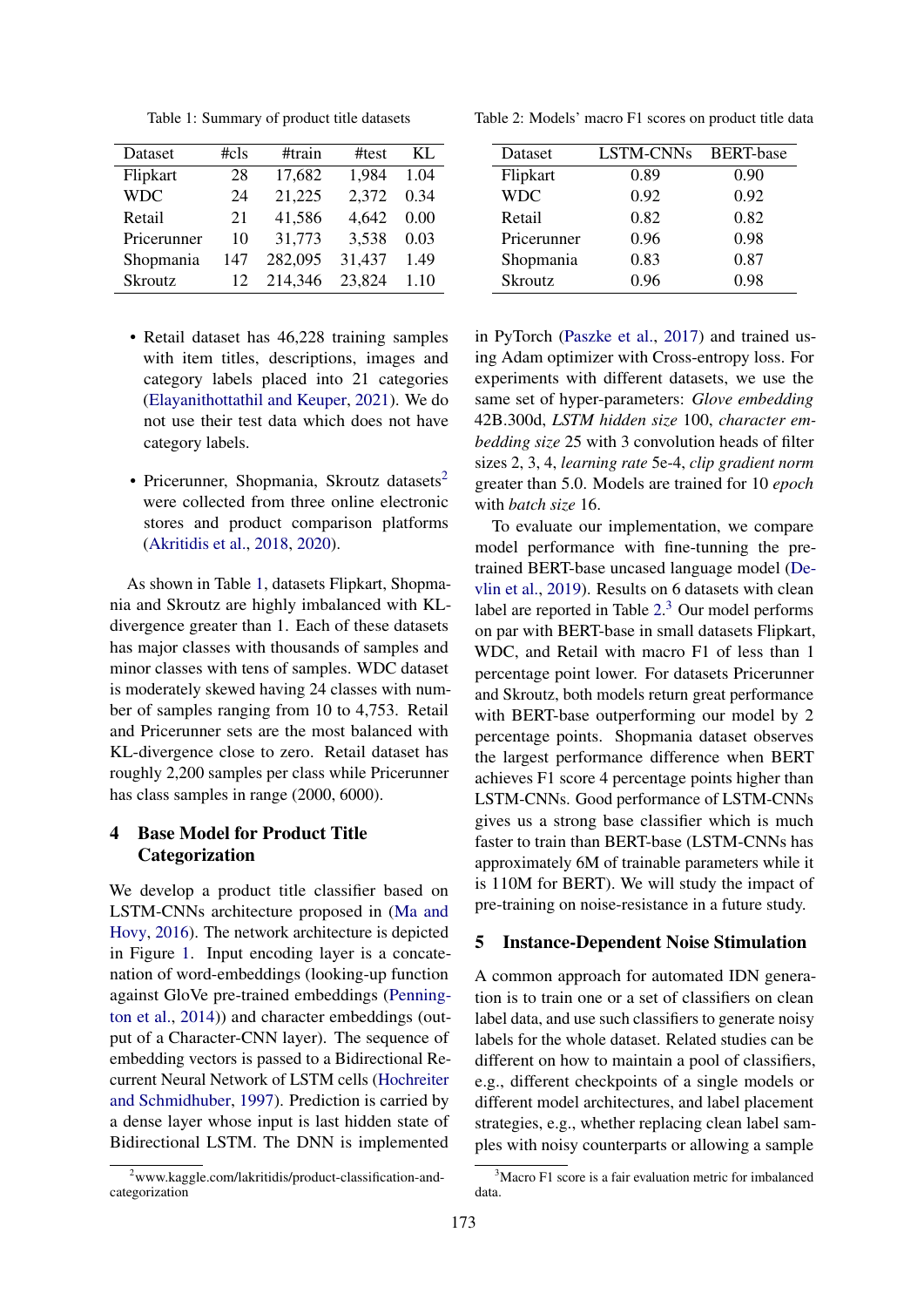<span id="page-3-0"></span>

Figure 1: LSTM-CNNs architecture for product title classifier

to have multiple copies with different labels. We follow [\(Zhang et al.,](#page-9-4) [2021b;](#page-9-4) [Chen et al.,](#page-7-3) [2021b\)](#page-7-3) to use replacement strategy which is considered a more difficult setting. We implement four different IDN algorithms, and adjust parameters to generate noisy label data with noise rates (i.e., ratio of noisy label samples over data size) in two levels: 0.2 (low) and 0.4 (medium).

Last-epoch IDN: We train a base classifier for 10 epochs to obtain the network corresponding to last epoch checkpoint. The trained network is executed on training data to obtain prediction confidence score (i.e., output of softmax layer) for every sample. Following the formula of noise type-I described in [\(Zhang et al.,](#page-9-4) [2021b\)](#page-9-4), we corrupt item category from the most confident label to the second confident label. This method uses a noise factor parameter to control noise rate, thus we run different trials to probe the noise factors that give us noise rates of interest.

Multi-epoch IDN: The base classifier is trained for 10 epochs to obtain a sequence of networks corresponding to multiple epoch checkpoints. Each sample is assigned a score as the average of prediction probabilities assigned by network sequences following the algorithm proposed in [\(Chen et al.,](#page-7-3) [2021b\)](#page-7-3). Potential noisy label should have the highest score among possible labels excluding the ground truth. In particular, data instances are sorted by scores of most likely corrupted labels, and r proportion of top instances will have labels flipped to

obtain noise rate r.

Multi-model IDN: Similarly to multi-epoch IDN, we train 5 different versions of the base classifier by varying initial weights to get a network sequence, each network corresponds to last epoch checkpoint (i.e., epoch 10) of a training. Then we apply the same algorithm as in *multi-epoch IDN* to calculate noisy labels.

Similarity-based IDN: From our experience in product data analyses, we hypothesize that human annotators, and thus machine learning models, may have difficulties in categorizing similar items, e.g., "*Tara Lifestyle Chhota Bheem Printed Art Plastic Pencil Boxes*" and "*Starmark BTS Star Art Polyester Pencil Box*". Our idea is to locate highly similar items across categories and flip their category labels.

To generate noisy labels, we first calculate textual similarity between items of different categories. We implement two vector-based cosine similarity computations. First, A SentenceTransformer model [\(Reimers and Gurevych,](#page-8-17)  $2019)^4$  $2019)^4$  $2019)^4$  is used to generate embeddings of product titles. Second, a Tf-Idf model is learned from training set to generate Tf-Idf vectors of input titles. For each pair of product titles, we compare two cosine similarities calculated from sentence embedding vectors and Tf-Idf vectors. The greater score of two methods is assigned as similarity score Sim of two inputs. For

<span id="page-3-1"></span><sup>4</sup> Pretrained model *all-MiniLM-L12-v2*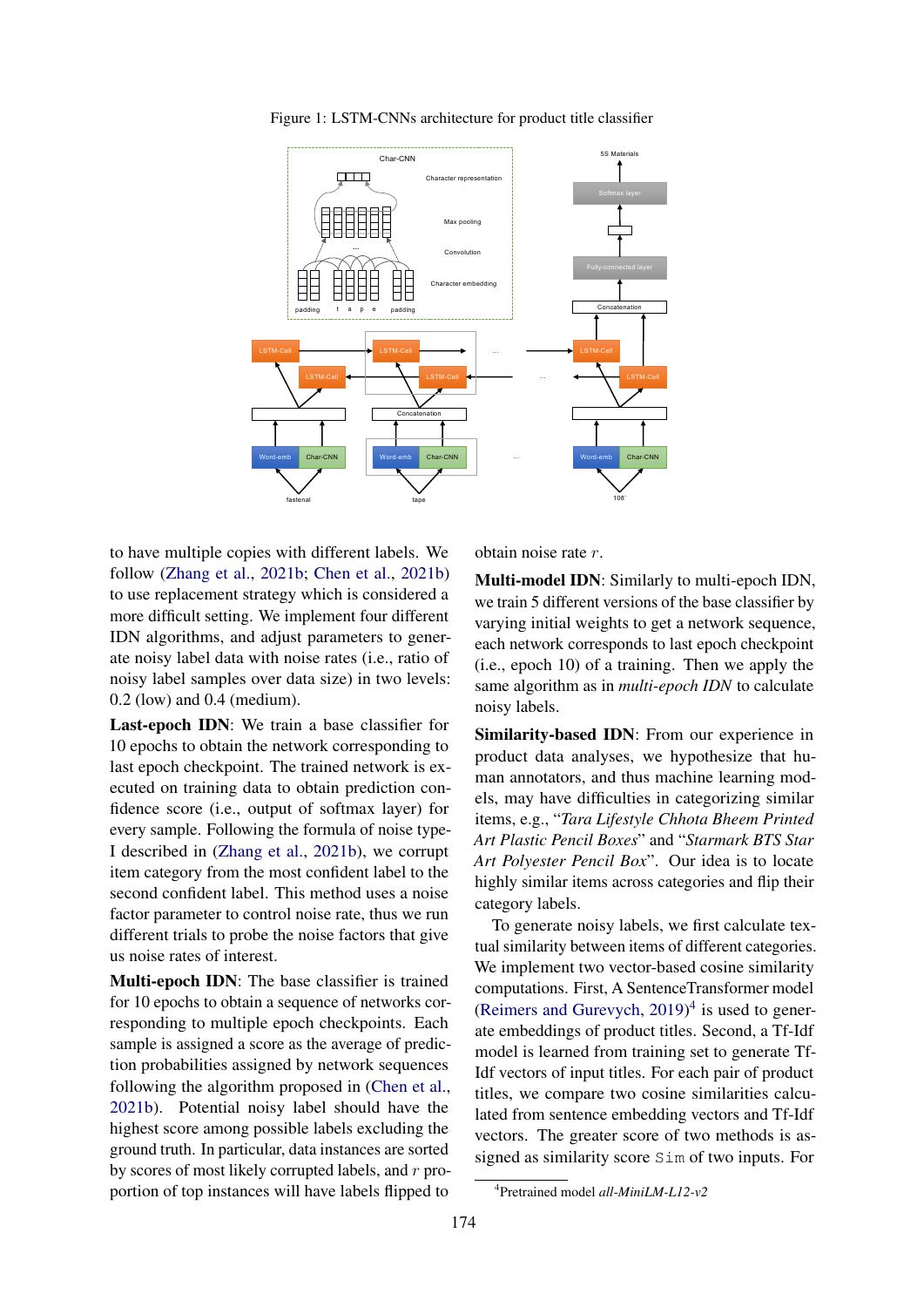each item  $i_c$  of category c, we record the maximal similarity score Maxsim between it and every item from another category  $c'$  of category set  $C$ :

 $\text{Maxsim}_{c'}(i_c) = max_j(\text{Sim}(i_c, j)) \quad j \in c'$ 

The sequence of maximal similarity scores of the item is used as weight vector  $I_c$  for a multinominal distribution from which we draw a noisy label  $\hat{c}$ given the item.

 $I_c = \{\text{Maxsim}_{c'}(i_c) \quad \forall c' \in C, c' \neq c\}.$  $\hat{c} \sim$  Multinomial $(I_c)$ 

For all items, we assign their Maxsim<sub>c</sub> as representative scores of their corrupted labels, and we sort items by corrupted label scores from high to low. Given noise rate  $r$ , we select top  $r$  proportion of items to replace true labels by corrupted labels.

#### 6 Experiments on Noisy Labels

# 6.1 Data Denoising by Corrupting Product Titles

We propose a novel data denoising method that reduces noise ratio by relabeling a sample when its prediction is certain. We say an input has certain prediction when model prediction on both original and corrupted inputs are the same. Our method relies on an idea of critical information assumption, i.e., we hypothesize that there are product titles which provide too much information that model does not need to use all words to predict their labels. For such titles, if one or more words are dropped, model should still predict the same label. There have been different studies to extract part of critical information from input to explain output of prediction models [\(Ribeiro et al.,](#page-8-18) [2016;](#page-8-18) [Lundberg](#page-8-19) [and Lee,](#page-8-19) [2017;](#page-8-19) [Kokalj et al.,](#page-8-20) [2021\)](#page-8-20). Regarding product title, leading words are considerately more important than trailing words for recognizing prod-uct category.<sup>[5](#page-4-0)</sup> Algorithm [1](#page-4-1) is a simple heuristic to drop words from a product title. Statement 2 makes sure some right words are dropped even when an input is less than 15 words.

We propose Algorithm [2](#page-4-2) to denoise training data. With clean data, model should achieves highly confident predictions on training samples. Thus, we reason that unconfident predictions on training samples (i.e.,  $p \leq 0.8$ ) are likely due to noisy labels. We note that in case of noisy training, input label is not considered ground truth generally.

<span id="page-4-1"></span>Algorithm 1 Drop words from a product title

- 1: Drop left words until dropped words have at least 5 letters in total or less then 4 words remaining
- 2: Drop right words until dropped words have at least 5 letters in total or less then 4 words remaining
- 3: Drop right words while there are more than 15 words

Steps 3 and 4 update $<sup>6</sup>$  $<sup>6</sup>$  $<sup>6</sup>$  training samples while</sup> step 5 removes samples which the model is unsure. Our denoising algorithm reduces noise rate with a trade-off of smaller training data. Their impact to training data is shown in Table [3.](#page-5-0) For each dataset and input noise rate, we average noise rate and data size reductions after denoising the data corrputed by different noise stimulations.

<span id="page-4-2"></span>Algorithm 2 Denoise training data

- 1: Run pre-trained model  $M$  on training data  $D$ :  ${L_o, P_o} \leftarrow M(D)$  where  $L_o$  are predicted label and  $P<sub>o</sub>$  are prediction probability
- 2: Run  $M$  on corrupted training data  $D$  (i.e., drops words from titles):  $\{L_d, P_d\} \leftarrow M(\hat{D})$
- 3: Assign predicted labels to samples where predictions are confident:

InputLabel  $\leftarrow L_0$  if  $P_0 \geq 0.8$ 

4: Assign predicted labels to samples where predictions are certain:

InputLabel  $\leftarrow L_o$  if  $L_o = L_d$ 

5: Remove samples where predictions are neither certain nor confident:  $L_o \neq L_d$  and  $P_o \leq$ 0.8 **and**  $P_d \le 0.8$ 

#### 6.2 Noise-Resistance Training Algorithms

In this study, we compare three training solutions that were developed for data with noisy labels: Self-Evolution Average Label – SEAL [\(Chen](#page-7-3) [et al.,](#page-7-3) [2021b\)](#page-7-3), Progressive Label Correction – PLC [\(Zhang et al.,](#page-9-4) [2021b\)](#page-9-4) and  $\text{CoTeaching}^+ - \text{CTp}$ [\(Yu et al.,](#page-9-3) [2019\)](#page-9-3). The three training algorithms work independently from the underlying models.

SEAL trains a model on multiple iterations. In each iteration, SEAL optimizes model's loss against soft labels which are average predictions over epochs of the previous iteration. PLC first

<span id="page-4-0"></span><sup>5</sup>A common template arranges title words in order of Brand Name > Product > Key features > Size > Color > Quantity (sellerengine.com/product-title-keyword-strategiesfor-new-products-on-amazon).

<span id="page-4-3"></span><sup>&</sup>lt;sup>6</sup>For efficiency, our actual implementation only update a sample when its input label is different from predicted label. This condition is ignored in pseudo code for simplicity.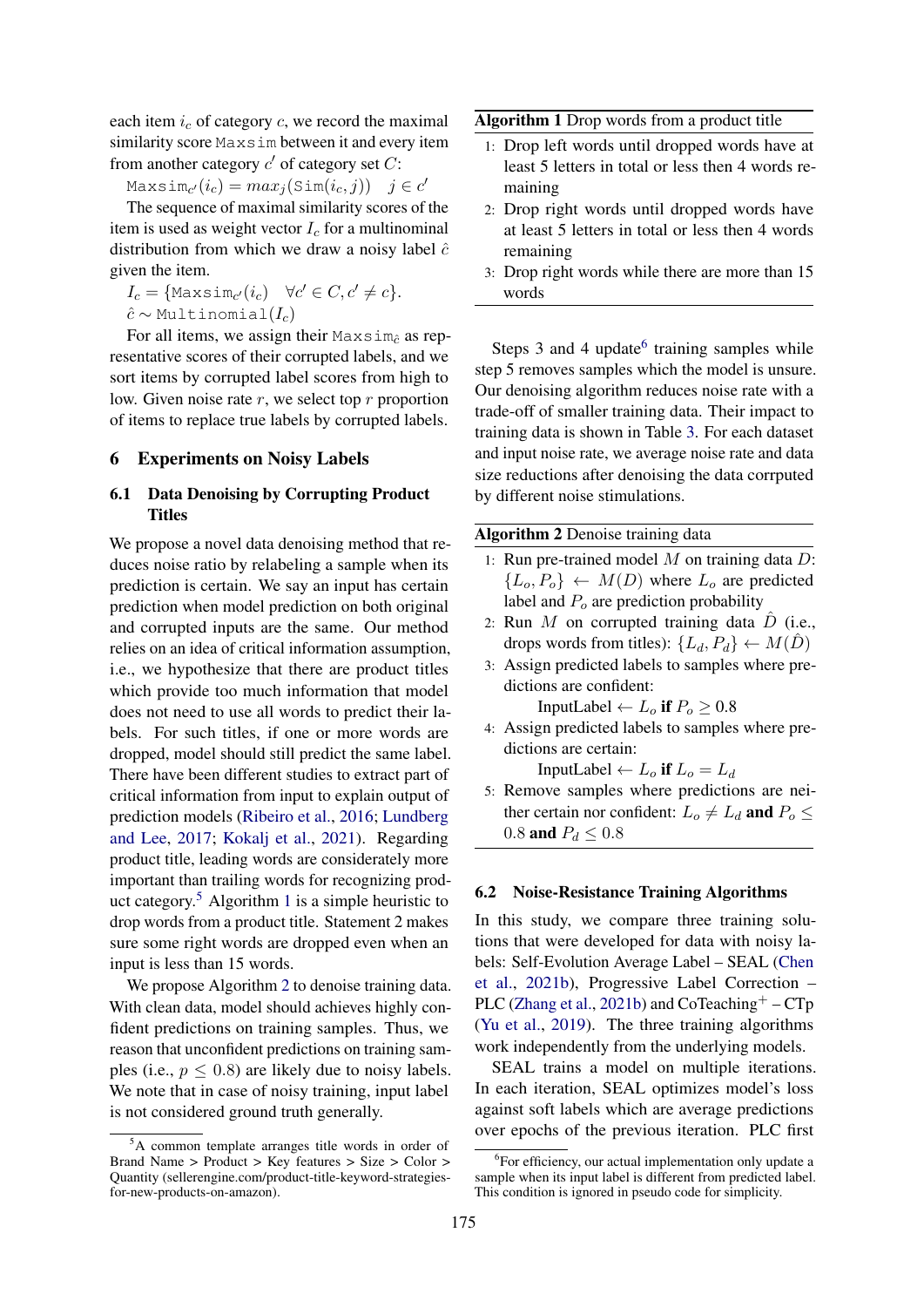<span id="page-5-0"></span>

|                | Noise rate 0.2                 |       | Noise rate 0.4                 |       |  |
|----------------|--------------------------------|-------|--------------------------------|-------|--|
| Dataset        | Noise reduction Data reduction |       | Noise reduction Data reduction |       |  |
| Flipkart       | 36%                            | $4\%$ | 29%                            | 11%   |  |
| <b>WDC</b>     | 28%                            | $3\%$ | 21%                            | 8%    |  |
| Retail         | 26%                            | 8%    | $30\%$                         | 17%   |  |
| Pricerunner    | 48%                            | $3\%$ | 43%                            | 11%   |  |
| Shopmania      | 50%                            | $7\%$ | 43%                            | 12%   |  |
| <b>Skroutz</b> | 44%                            | 6%    | 33%                            | $7\%$ |  |

Table 3: Average reduction of noise rate and data size after denoising

<span id="page-5-1"></span>Table 4: Models' macro F1 scores on product title data with noisy labels. Highest scores are bold. API shows average performance improvement compared to base classifier.

|                | Noise rate 0.2        |            |             |            |                             | Noise rate 0.4 |            |             |            |                            |
|----------------|-----------------------|------------|-------------|------------|-----------------------------|----------------|------------|-------------|------------|----------------------------|
|                | <b>Last-epoch IDN</b> |            |             |            |                             |                |            |             |            |                            |
| <b>Dataset</b> | <b>Base</b>           | <b>DeN</b> | <b>SEAL</b> | <b>PLC</b> | <b>CTp</b>                  | <b>Base</b>    | <b>DeN</b> | <b>SEAL</b> | <b>PLC</b> | $\overline{\mathbf{C}}$ Tp |
| Flipkart       | 0.74                  | 0.82       | 0.81        | 0.78       | 0.81                        | 0.55           | 0.67       | 0.69        | 0.62       | 0.66                       |
| <b>WDC</b>     | 0.86                  | 0.86       | 0.88        | 0.87       | 0.88                        | 0.68           | 0.71       | 0.71        | 0.73       | 0.77                       |
| Retail         | 0.72                  | 0.76       | 0.78        | 0.78       | 0.78                        | 0.59           | 0.66       | 0.70        | 0.66       | 0.71                       |
| Pricerunner    | 0.89                  | 0.94       | 0.94        | 0.93       | 0.94                        | 0.71           | 0.87       | 0.90        | 0.79       | 0.91                       |
| Shopmania      | 0.74                  | 0.71       | 0.73        | 0.76       | 0.68                        | 0.59           | 0.62       | 0.62        | 0.63       | 0.56                       |
| <b>Skroutz</b> | 0.90                  | 0.94       | 0.94        | 0.93       | 0.95                        | 0.77           | 0.86       | 0.86        | 0.78       | 0.92                       |
| API            | $\overline{a}$        | 3.7%       | 4.8%        | 4.2%       | 3.8%                        | $\overline{a}$ | 12.9%      | 15.3%       | 8.5%       | $16\%$                     |
|                |                       |            |             |            | Multi-epoch IDN             |                |            |             |            |                            |
| Flipkart       | 0.73                  | 0.73       | 0.74        | 0.75       | 0.75                        | 0.61           | 0.59       | 0.64        | 0.62       | 0.63                       |
| <b>WDC</b>     | 0.81                  | 0.82       | 0.83        | 0.83       | 0.82                        | 0.65           | 0.66       | 0.66        | 0.65       | 0.68                       |
| Retail         | 0.79                  | 0.80       | 0.79        | 0.79       | 0.80                        | 0.73           | 0.73       | 0.76        | 0.74       | 0.76                       |
| Pricerunner    | 0.91                  | 0.91       | 0.92        | 0.92       | 0.92                        | 0.80           | 0.82       | 0.84        | 0.82       | 0.85                       |
| Shopmania      | 0.76                  | 0.75       | 0.76        | 0.77       | 0.67                        | 0.63           | 0.65       | 0.65        | 0.62       | 0.57                       |
| Skroutz        | 0.95                  | 0.95       | 0.95        | 0.95       | 0.95                        | 0.88           | 0.90       | 0.90        | 0.88       | 0.90                       |
| <b>API</b>     | $\blacksquare$        | 0.2%       | $0.8\%$     | 1.3%       | $-0.9\%$                    | $\frac{1}{2}$  | $1\%$      | 3.5%        | $0.6\%$    | 1.8%                       |
|                |                       |            |             |            | Multi-model IDN             |                |            |             |            |                            |
| Flipkart       | 0.72                  | 0.74       | 0.75        | 0.74       | 0.75                        | 0.57           | 0.61       | 0.64        | 0.61       | 0.63                       |
| <b>WDC</b>     | 0.82                  | 0.83       | 0.83        | 0.82       | 0.83                        | 0.65           | 0.65       | 0.67        | 0.66       | 0.67                       |
| Retail         | 0.78                  | 0.79       | 0.80        | 0.79       | 0.79                        | 0.70           | 0.73       | 0.76        | 0.73       | 0.74                       |
| Pricerunner    | 0.90                  | 0.91       | 0.92        | 0.91       | 0.92                        | 0.80           | 0.81       | 0.84        | 0.81       | 0.84                       |
| Shopmania      | 0.76                  | 0.75       | 0.78        | 0.77       | 0.68                        | 0.66           | 0.65       | 0.66        | 0.64       | 0.57                       |
| Skroutz        | 0.95                  | 0.95       | 0.95        | 0.95       | 0.95                        | 0.90           | 0.92       | 0.91        | 0.91       | 0.92                       |
| <b>API</b>     | $\frac{1}{2}$         | 0.8%       | 2.1%        | $1\%$      | $-0.2%$                     | $\frac{1}{2}$  | 2.2%       | 5%          | 2%         | 2.1%                       |
|                |                       |            |             |            | <b>Similarity-based IDN</b> |                |            |             |            |                            |
| Flipkart       | 0.73                  | 0.76       | 0.76        | 0.77       | 0.78                        | 0.55           | 0.58       | 0.61        | 0.65       | 0.67                       |
| <b>WDC</b>     | 0.73                  | 0.74       | 0.75        | 0.75       | 0.76                        | 0.58           | 0.58       | 0.59        | 0.59       | 0.60                       |
| Retail         | 0.69                  | 0.75       | 0.77        | 0.76       | 0.77                        | 0.57           | 0.66       | 0.72        | 0.70       | 0.72                       |
| Pricerunner    | 0.86                  | 0.91       | 0.93        | 0.92       | 0.93                        | 0.72           | 0.83       | 0.85        | 0.82       | 0.86                       |
| Shopmania      | 0.70                  | 0.70       | 0.71        | 0.73       | 0.65                        | 0.57           | 0.59       | 0.57        | 0.59       | 0.50                       |
| Skroutz        | 0.84                  | 0.89       | 0.85        | 0.84       | 0.88                        | 0.68           | 0.76       | 0.72        | 0.69       | 0.76                       |
| <b>API</b>     | $\frac{1}{2}$         | 4.3%       | 4.8%        | 4.9%       | 4.7%                        | $\overline{a}$ | 8.6%       | 10.4%       | 10.2%      | 11.7%                      |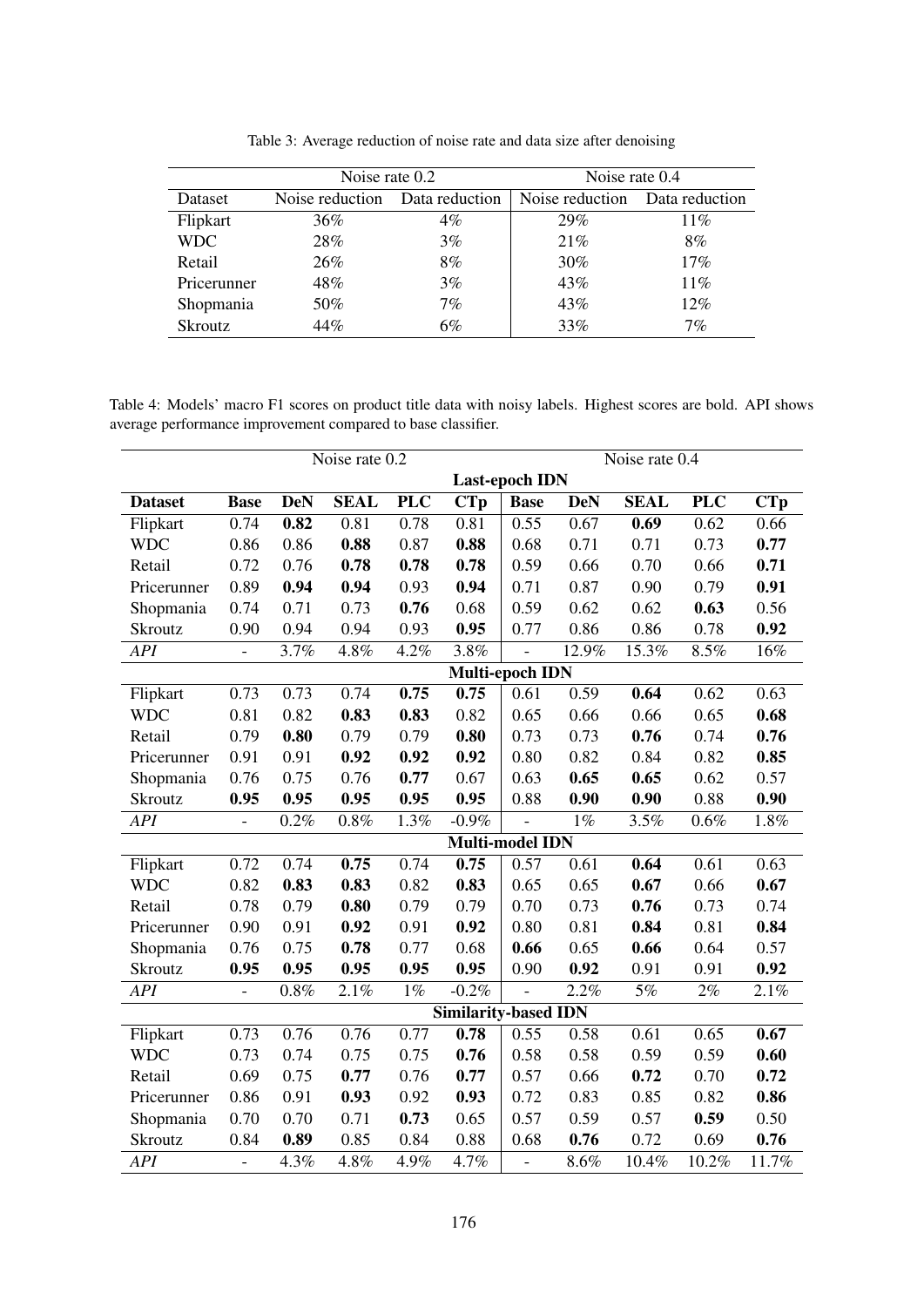|                  | Noise rate 0.2 |            |        |            | Noise rate 0.4 |             |            |             |            |       |
|------------------|----------------|------------|--------|------------|----------------|-------------|------------|-------------|------------|-------|
| <b>Dataset</b>   | <b>Base</b>    | <b>DeN</b> | SEAL   | <b>PLC</b> | CTp            | <b>Base</b> | <b>DeN</b> | <b>SEAL</b> | <b>PLC</b> | CTp   |
| Flipkart         | 0.73           | 0.762      | 0.765  | 0.76       | 0.772          | 0.57        | 0.6125     | 0.645       | 0.625      | 0.647 |
| <b>WDC</b>       | 0.805          | 0.812      | 0.822  | 0.817      | 0.822          | 0.64        | 0.65       | 0.6575      | 0.657      | 0.68  |
| Retail           | 0.745          | 0.775      | 0.785  | 0.78       | 0.785          | 0.6475      | 0.695      | 0.735       | 0.707      | 0.732 |
| Pricerunner      | 0.89           | 0.917      | 0.927  | 0.92       | 0.927          | 0.757       | 0.832      | 0.857       | 0.81       | 0.865 |
| <b>Shopmania</b> | 0.74           | 0.727      | 0.745  | 0.757      | 0.67           | 0.612       | 0.627      | 0.625       | 0.62       | 0.55  |
| <b>Skroutz</b>   | 0.91           | 0.932      | 0.9225 | 0.917      | 0.932          | 0.807       | 0.86       | 0.8475      | 0.815      | 0.875 |

<span id="page-6-1"></span>Table 5: Models' macro F1 scores averaged over different noise stimulations. Highest scores are bold.

trains noisy label data normally for a number of epochs, i.e., warm-up phase, with expectation that model can learn from clean labels before over-fits to noisy labels. Then PLC corrects input labels after each epoch for cases that it yields a confidence score above a threshold. CoTeaching<sup>+</sup> is an upgrade of CoTeaching paradigm that cross-trains two models using only small-loss samples in each mini-batch. CoTeaching<sup>+</sup> further prevents the two models from convergence by passing only samples whose predictions disagree among small-loss data to loss optimization step.

#### 6.3 Experiment Results

Experimental results of individual models are shown in Table [4.](#page-5-1) We first train the base classifier directly on noisy label data and record Macro F1 score on column *Base*. We then denoise<sup>[7](#page-6-0)</sup> training data before training the base classifier, and enter performance into column *DeN*. Next columns report F1 scores of models trained by noise-resistance algorithms on noisy label data (i.e., not desnoised).

As expected, label noises degrade model performance significantly. Noise rate 0.2 reduces performance of base model from 5% (Skroutz) - 18% (Flipkart), while the performance reduction is 17% (Skroutz) to 46% (Flipkart) given noise rate 0.4. Pricerunner and Skroutz have lowest performance degradation which is reasonable because these two datasets are the easiest (see Table [2\)](#page-2-2).

Evaluating impact of different IDN methods, similarity-based IDN degrades performance of base classifier the most in comparison with other IDN methods. Comparing performance of noiseresistance training methods with base classifier, we report average performance improvement (API) over different datasets in percentage point. Noiseresistance training methods have the most difficulty in improving multi-epoch and multi-model IDNs. In particular, performance improvements are at most 2% and 5% when multi-epoch and multimodel IDN rates are 0.2 and 0.4 respectively. Such noise-resistance training methods achieve much higher performance improvements when noisy labels are generated by other two IDN methods. Particularly, average performance improves are at least 4% and 8% when last-epoch and similarity-based IDN rates are 0.2 and 0.4 respectively.

Denoising data before training show improvements but performance improvements are lower for multi-epoch and multi-model IDN's than for last-epoch and similarity-based IDN's. Although our data denoising implementation is basic, it helps improve performance more than PLC in many settings, e.g., higher API in last-epoch, multi-epoch and multi-model IDN's. This encourage us to explore more advanced classifiers for better noise reduction results.

Table [5](#page-6-1) summarizes the results by grouping by dataset name then averaging over different noise stimulation methods. It is shown that  $CoTeaching<sup>+</sup> performs better than other methods$ in many datasets, e.g., 5 datasets with noise rate 0.2 and 4 datasets out of 6 with noise rate 0.4. DeN performs worse than three noise-resistance training methods despite a fact that noise rate was reduced significantly as shown in Table [3.](#page-5-0) We hypothesize that regular training cannot recover from noisy instances that denoising algorithm is unable to correct/remove.

Comparing different datasets, we observe that Shopmania is the most difficult. Among denoising and noise-resistance training algorithms, the best approach could only improve performance by 4% and 7% when noise rate is 0.2 and 0.4 respectively. CoTeaching<sup>+</sup> even performed worse than base classifier on this dataset. As shown in Table [1,](#page-2-0) Shopmania is the largest dataset, has the most num-

<span id="page-6-0"></span><sup>&</sup>lt;sup>7</sup>We run pre-trained model reported in column Base on training data to collect prediction outputs as described in Algorithm [2.](#page-4-2)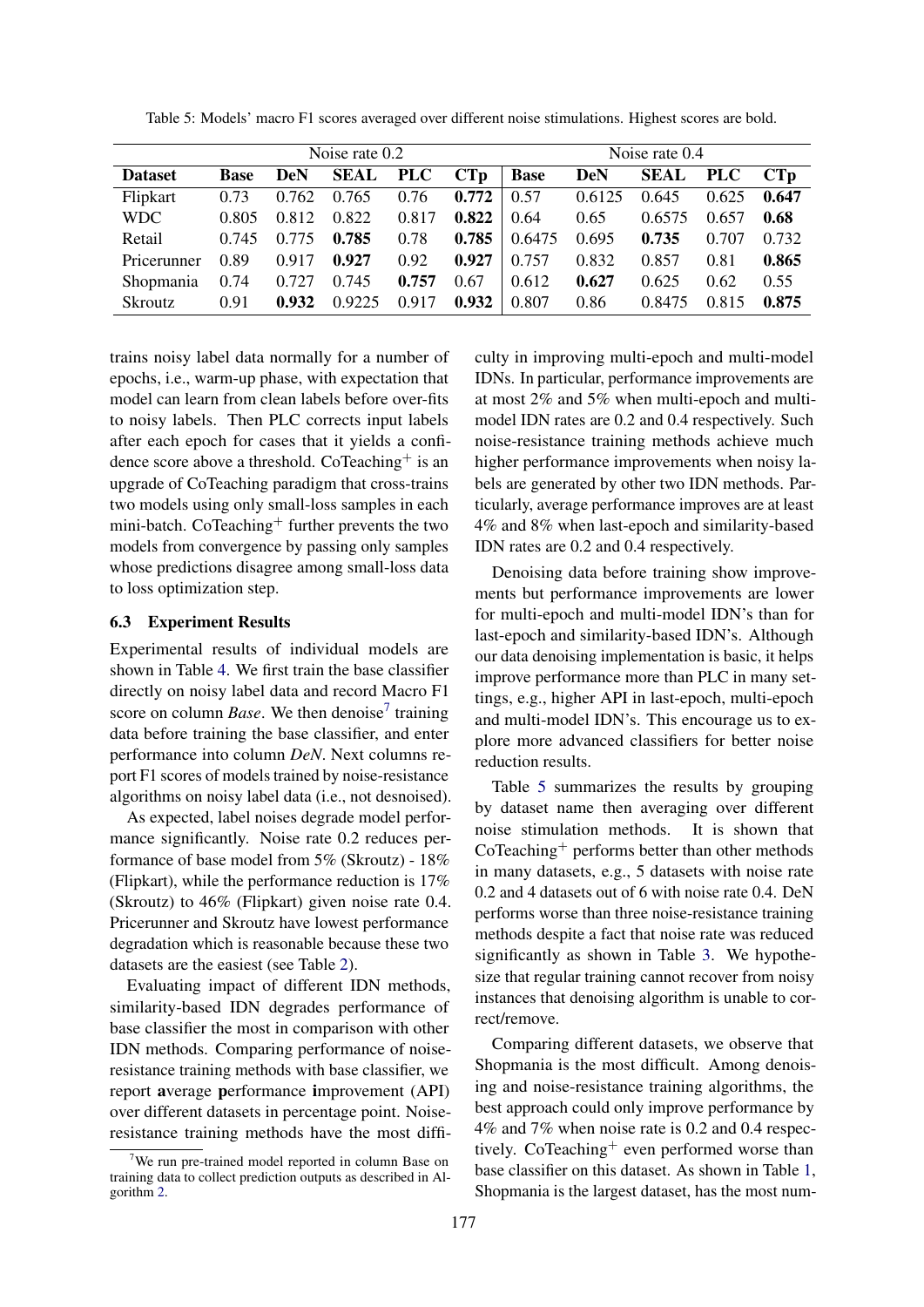<span id="page-7-6"></span>Table 6: Models' macro F1 scores on product title data with noise rate 0.6. Scores are averaged over IDN methods.

| Dataset        | Base | CTp  | API $(\% )$ |
|----------------|------|------|-------------|
| Flipkart       | 0.41 | 0.45 | 10%         |
| <b>WDC</b>     | 0.42 | 0.46 | 9%          |
| Retail         | 0.52 | 0.60 | 15%         |
| Pricerunner    | 0.51 | 0.54 | 6%          |
| Shopmania      | 0.42 | 0.42 | $0\%$       |
| <b>Skroutz</b> | 0.58 | 0.64 | $10\%$      |

ber of classes and the most imbalanced distribution. Regarding imbalanced data, noisy labels in a minor class might be harder to address due to its small number of instances.

Finally, prediction performance at high noise rate 0.6 is briefly shown in Table [6.](#page-7-6) We only compare base classifier to  $\text{CoTeaching}^+$  which is the best performing approach in this setting. While noise-resistance training algorithms do improve performance, overall performance is low. In our opinion, such a performance score is too low for an product title classification application. Thus we do not find any of the three training algorithms or our denoising algorithm can work reasonably well with high noise rate in product data.

# 6.4 Future Work

Data denoising algorithm opens new opportunities for us to further improve product title classification with noisy labels. We plan to improve data denoising by several techniques: (1) run denoising algorithm using a base model trained with small number of epochs to prevent over-fitting to noise, (2) use more advanced base classifier, and transformerbased model is a good candidate. Stacking data denoising and noise-resistance training is another extension, and we can approach this in two ways: (1) data denoising provides less-noisy data for noiseresistance training, (2) noise-resistance training provides better base model to denoise data.

# 7 Conclusion

In this paper, we evaluate a denoising algorithm and three training approaches for product title classification with category labels corrupted by instancedependent noise. We introduce a new IDN stimulation algorithm and compare with three IDN algorithms from prior studies to explore model performance on a wider range of noise type. Therefore

our study can evaluate model robustness to IDN more reliably. Overall we find that CoTeaching<sup>+</sup> achieves highest average improvement and be our recommendation when applying to new product data without prior knowledge of noise cause or true distribution. SEAL can be a good method when we have clean validation data to evaluate. However, all methods studied in this paper have difficulties to address noise in large scale data with highly imbalanced class distribution, especially when noise rate is high. For such extreme setting, application of data denoising and noise-resistance training algorithms could not yield to reasonable performance for applying to production. For a future work, we plan to combine multiple techniques including transformer-based classifier as a more advanced model and stacking data denoising with noise-resistance training.

#### References

- <span id="page-7-4"></span>Leonidas Akritidis, Athanasios Fevgas, and Panayiotis Bozanis. 2018. [Effective Products Categorization](https://doi.org/10.1109/ICTAI.2018.00041) [with Importance Scores and Morphological Analysis](https://doi.org/10.1109/ICTAI.2018.00041) [of the Titles.](https://doi.org/10.1109/ICTAI.2018.00041) In *2018 IEEE 30th International Conference on Tools with Artificial Intelligence (ICTAI)*, pages 213–220.
- <span id="page-7-5"></span>Leonidas Akritidis, Athanasios Fevgas, Panayiotis Bozanis, and Christos Makris. 2020. A self-verifying clustering approach to unsupervised matching of product titles. *Artificial Intelligence Review*, pages 1–44.
- <span id="page-7-2"></span>Devansh Arpit, Stanis\law Jastrzundefinedbski, Nicolas Ballas, David Krueger, Emmanuel Bengio, Maxinder S. Kanwal, Tegan Maharaj, Asja Fischer, Aaron Courville, Yoshua Bengio, and Simon Lacoste-Julien. 2017. A Closer Look at Memorization in Deep Networks. In *Proceedings of the 34th International Conference on Machine Learning - Volume 70*, ICML'17, pages 233–242. JMLR.org. Event-place: Sydney, NSW, Australia.
- <span id="page-7-1"></span>Alexander Brinkmann and Christian Bizer. 2021. Improving hierarchical product classification using domain-specific language modelling. In *Proceedings of Workshop on Knowledge Management in e-Commerce*.
- <span id="page-7-0"></span>Lei Chen, Houwei Chou, Yandi Xia, and Hirokazu Miyake. 2021a. [Multimodal Item Categorization](https://doi.org/10.18653/v1/2021.ecnlp-1.13) [Fully Based on Transformer.](https://doi.org/10.18653/v1/2021.ecnlp-1.13) In *Proceedings of The 4th Workshop on e-Commerce and NLP*, pages 111– 115, Online. Association for Computational Linguistics.
- <span id="page-7-3"></span>Pengfei Chen, Junjie Ye, Guangyong Chen, Jingwei Zhao, and Pheng-Ann Heng. 2021b. Beyond Class-Conditional Assumption: A Primary Attempt to Com-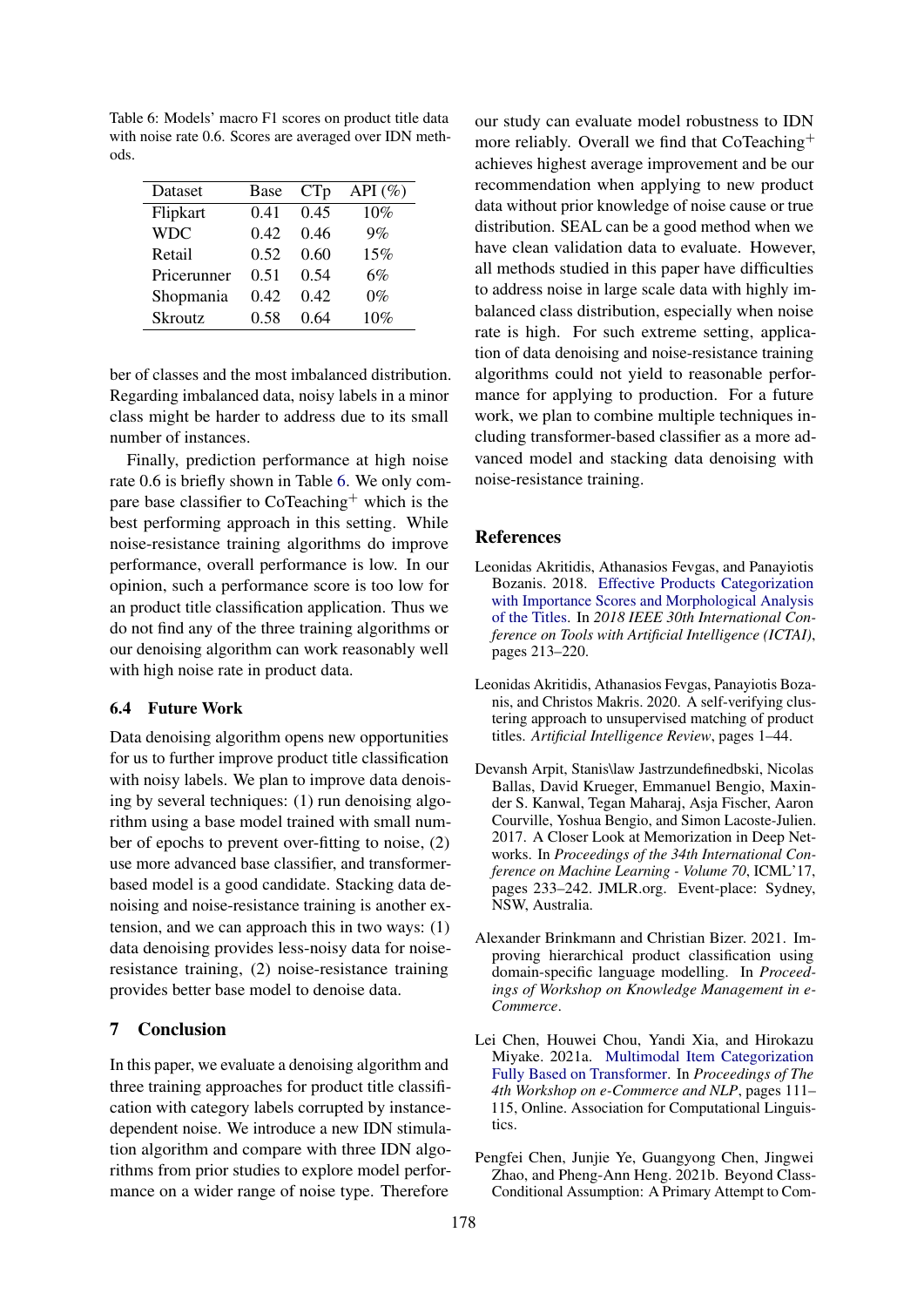bat Instance-Dependent Label Noise. In *Proceedings of the AAAI Conference on Artificial Intelligence*.

- <span id="page-8-1"></span>Pradipto Das, Yandi Xia, Aaron Levine, Giuseppe Di Fabbrizio, and Ankur Datta. 2016. [Large-scale](https://doi.org/10.1109/BigData.2016.7841063) [taxonomy categorization for noisy product listings.](https://doi.org/10.1109/BigData.2016.7841063) In *2016 IEEE International Conference on Big Data (Big Data)*, pages 3885–3894.
- <span id="page-8-16"></span>Jacob Devlin, Ming-Wei Chang, Kenton Lee, and Kristina Toutanova. 2019. [BERT: Pre-training of](https://doi.org/10.18653/v1/N19-1423) [Deep Bidirectional Transformers for Language Un](https://doi.org/10.18653/v1/N19-1423)[derstanding.](https://doi.org/10.18653/v1/N19-1423) In *Proceedings of the 2019 Conference of the North American Chapter of the Association for Computational Linguistics: Human Language Technologies, Volume 1 (Long and Short Papers)*, pages 4171–4186, Minneapolis, Minnesota. Association for Computational Linguistics.
- <span id="page-8-11"></span>Febin Sebastian Elayanithottathil and Janis Keuper. 2021. A Retail Product Categorisation Dataset. \_eprint: 2103.13864.
- <span id="page-8-0"></span>Dehong Gao, Wenjing Yang, Huiling Zhou, Yi Wei, Y. Hu, and H. Wang. 2020. Deep Hierarchical Classification for Category Prediction in E-commerce System. *ArXiv*, abs/2005.06692.
- <span id="page-8-4"></span>Siddhant Garg, Goutham Ramakrishnan, and Varun Thumbe. 2021. Towards Robustness to Label Noise in Text Classification via Noise Modeling. *Proceedings of the 30th ACM International Conference on Information & Knowledge Management*.
- <span id="page-8-2"></span>Keren Gu, Xander Masotto, Vandana Bachani, Balaji Lakshminarayanan, Jack Nikodem, and Dong Yin. 2021. A Realistic Simulation Framework for Learning with Label Noise. *ArXiv*, abs/2107.11413.
- <span id="page-8-9"></span>Bo Han, Quanming Yao, Xingrui Yu, Gang Niu, Miao Xu, Weihua Hu, Ivor Tsang, and Masashi Sugiyama. 2018. Co-teaching: Robust training of deep neural networks with extremely noisy labels. *Advances in neural information processing systems*, 31.
- <span id="page-8-14"></span>Sepp Hochreiter and Jürgen Schmidhuber. 1997. [Long](https://doi.org/10.1162/neco.1997.9.8.1735) [Short-Term Memory.](https://doi.org/10.1162/neco.1997.9.8.1735) *Neural Comput.*, 9(8):1735– 1780. Place: Cambridge, MA, USA Publisher: MIT Press.
- <span id="page-8-7"></span>Lu Jiang, Zhengyuan Zhou, Thomas Leung, Li-Jia Li, and Li Fei-Fei. 2018. MentorNet: Learning Data-Driven Curriculum for Very Deep Neural Networks on Corrupted Labels. In *ICML*.
- <span id="page-8-5"></span>Ishan Jindal, Matthew Nokleby, and Xuewen Chen. 2016. Learning deep networks from noisy labels with dropout regularization. In *Data Mining (ICDM), 2016 IEEE 16th International Conference on*, pages 967–972. IEEE.
- <span id="page-8-3"></span>Ishan Jindal, Daniel Pressel, Brian Lester, and Matthew Nokleby. 2019. [An Effective Label Noise Model for](https://doi.org/10.18653/v1/N19-1328) [DNN Text Classification.](https://doi.org/10.18653/v1/N19-1328) In *Proceedings of the 2019 Conference of the North American Chapter of the Association for Computational Linguistics: Human*

*Language Technologies, Volume 1 (Long and Short Papers)*, pages 3246–3256, Minneapolis, Minnesota. Association for Computational Linguistics.

- <span id="page-8-20"></span>Enja Kokalj, Blaž Škrlj, Nada Lavrač, Senja Pollak, and Marko Robnik-Šikonja. 2021. [BERT meets Shapley:](https://aclanthology.org/2021.hackashop-1.3) [Extending SHAP Explanations to Transformer-based](https://aclanthology.org/2021.hackashop-1.3) [Classifiers.](https://aclanthology.org/2021.hackashop-1.3) In *Proceedings of the EACL Hackashop on News Media Content Analysis and Automated Report Generation*, pages 16–21, Online. Association for Computational Linguistics.
- <span id="page-8-19"></span>Scott M. Lundberg and Su-In Lee. 2017. A Unified Approach to Interpreting Model Predictions. In *Proceedings of the 31st International Conference on Neural Information Processing Systems*, NIPS'17, pages 4768–4777, Red Hook, NY, USA. Curran Associates Inc. Event-place: Long Beach, California, USA.
- <span id="page-8-12"></span>Xuezhe Ma and Eduard Hovy. 2016. [End-to-end Se](https://doi.org/10.18653/v1/P16-1101)[quence Labeling via Bi-directional LSTM-CNNs-](https://doi.org/10.18653/v1/P16-1101)[CRF.](https://doi.org/10.18653/v1/P16-1101) In *Proceedings of the 54th Annual Meeting of the Association for Computational Linguistics (Volume 1: Long Papers)*, pages 1064–1074, Berlin, Germany. Association for Computational Linguistics.
- <span id="page-8-8"></span>Eran Malach and Shai Shalev-Shwartz. 2017. Decoupling "when to update" from "how to update". In *NIPS*.
- <span id="page-8-15"></span>Adam Paszke, Sam Gross, Soumith Chintala, Gregory Chanan, Edward Yang, Zachary DeVito, Zeming Lin, Alban Desmaison, Luca Antiga, and Adam Lerer. 2017. Automatic differentiation in PyTorch. In *NIPS-W*.
- <span id="page-8-6"></span>Giorgio Patrini, Alessandro Rozza, Aditya Krishna Menon, Richard Nock, and Lizhen Qu. 2017. Making deep neural networks robust to label noise: A loss correction approach. In *Proceedings of the IEEE conference on computer vision and pattern recognition*, pages 1944–1952.
- <span id="page-8-13"></span>Jeffrey Pennington, Richard Socher, and Christopher D. Manning. 2014. [GloVe: Global Vectors for Word](http://www.aclweb.org/anthology/D14-1162) [Representation.](http://www.aclweb.org/anthology/D14-1162) In *Empirical Methods in Natural Language Processing (EMNLP)*, pages 1532–1543.
- <span id="page-8-10"></span>Anna Primpeli, Ralph Peeters, and Christian Bizer. 2019. [The WDC Training Dataset and Gold Standard for](https://doi.org/10.1145/3308560.3316609) [Large-Scale Product Matching.](https://doi.org/10.1145/3308560.3316609) In *Companion Proceedings of The 2019 World Wide Web Conference*, WWW '19, pages 381–386, New York, NY, USA. Association for Computing Machinery. Event-place: San Francisco, USA.
- <span id="page-8-17"></span>Nils Reimers and Iryna Gurevych. 2019. [Sentence-](https://arxiv.org/abs/1908.10084)[BERT: Sentence Embeddings using Siamese BERT-](https://arxiv.org/abs/1908.10084)[Networks.](https://arxiv.org/abs/1908.10084) In *Proceedings of the 2019 Conference on Empirical Methods in Natural Language Processing*. Association for Computational Linguistics.
- <span id="page-8-18"></span>Marco Tulio Ribeiro, Sameer Singh, and Carlos Guestrin. 2016. "Why Should I Trust You?": Explaining the Predictions of Any Classifier. In *Proceedings of the 22nd ACM SIGKDD International*